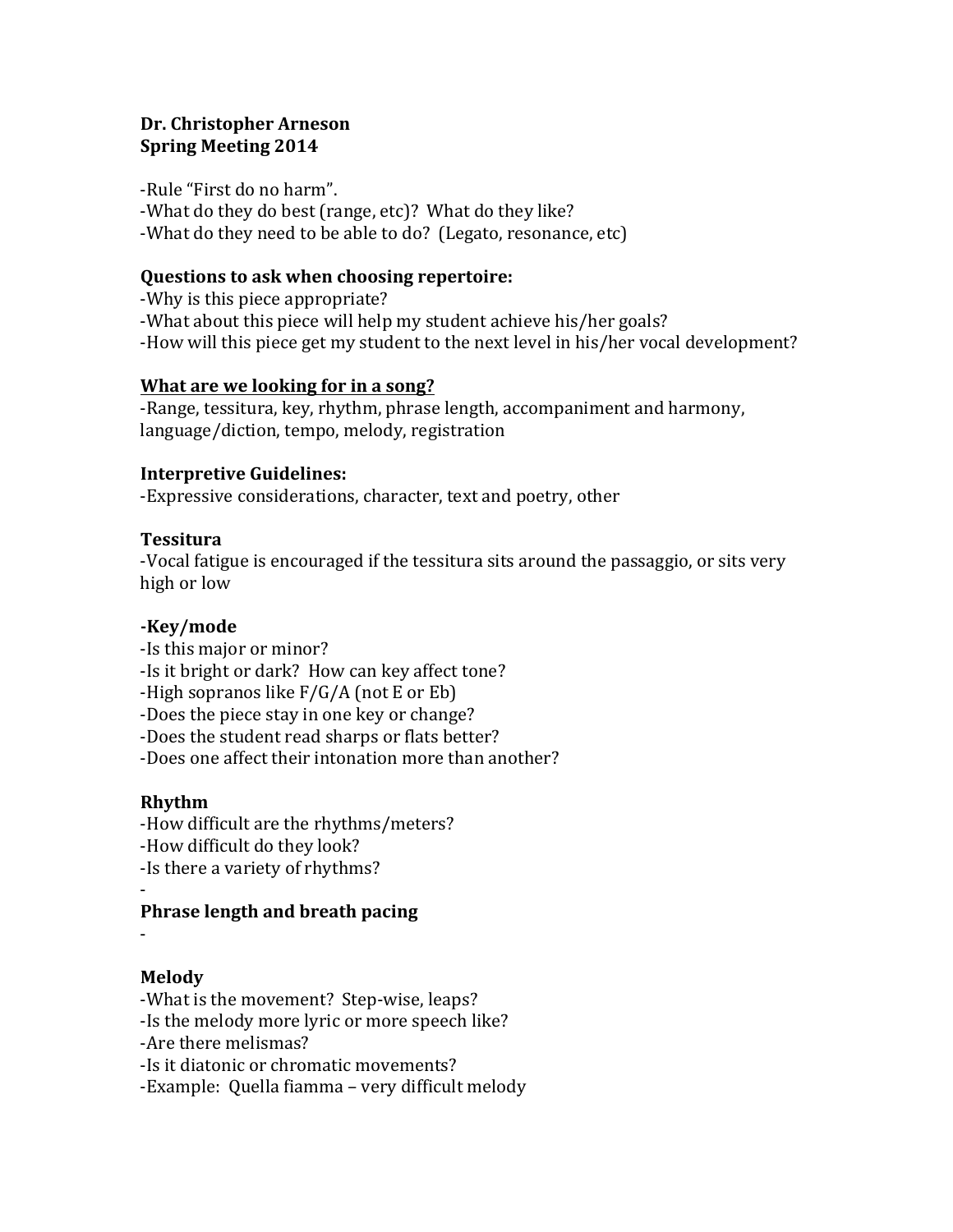-Intervals/Vocalises/Repertoire connection

### **Registration**

-Which voice type? -Does the melody approach passage or skp them -In general, start in the middle of the singers range and work in a limited pitch range, then expand the range outward

Vowels opening as you go down, closing as you go up (men), pick repertoire that works with you and not against you

#### **Accompaniment and Harmony**

-How simple is it? -Does it double the singer? If not, does it support the singer? -

### Language and Diction

-Significant amount of text? -Would the diction be a challenge? -Would the language help to achieve any pedagogical goals?

### **Expressive Considerations**

-Are there difficult expressive markings, such as accents? -Extreme dynamics? -In what part of the range are they required? (very soft high notes) -Do the dynamics support the registration? (Donaudy, Puccini have many markings), (Schubert doesn't)

#### **Character**

-Gender, younger/mature, narrator/multiple characters -Find a character that can help with resonance issues, etc.

#### **Text and poetry**

-Is the text difficult to understand? Is it particularly flowery or antiquated? Is the text appropriate for the singer? Does the text engage the singer?

#### **Other considerations**

-Genre, how might this affect the way it is sung? Is there one that will help them achieve a certain goal?

-Mood

-Editions, can they find it in may keys? Is it easy to read or does it look difficult? -Pedagogical applications

Rubrics: to help determine Elementary, Intermediate or Advance levels (Referenced book: From Studio to Stage)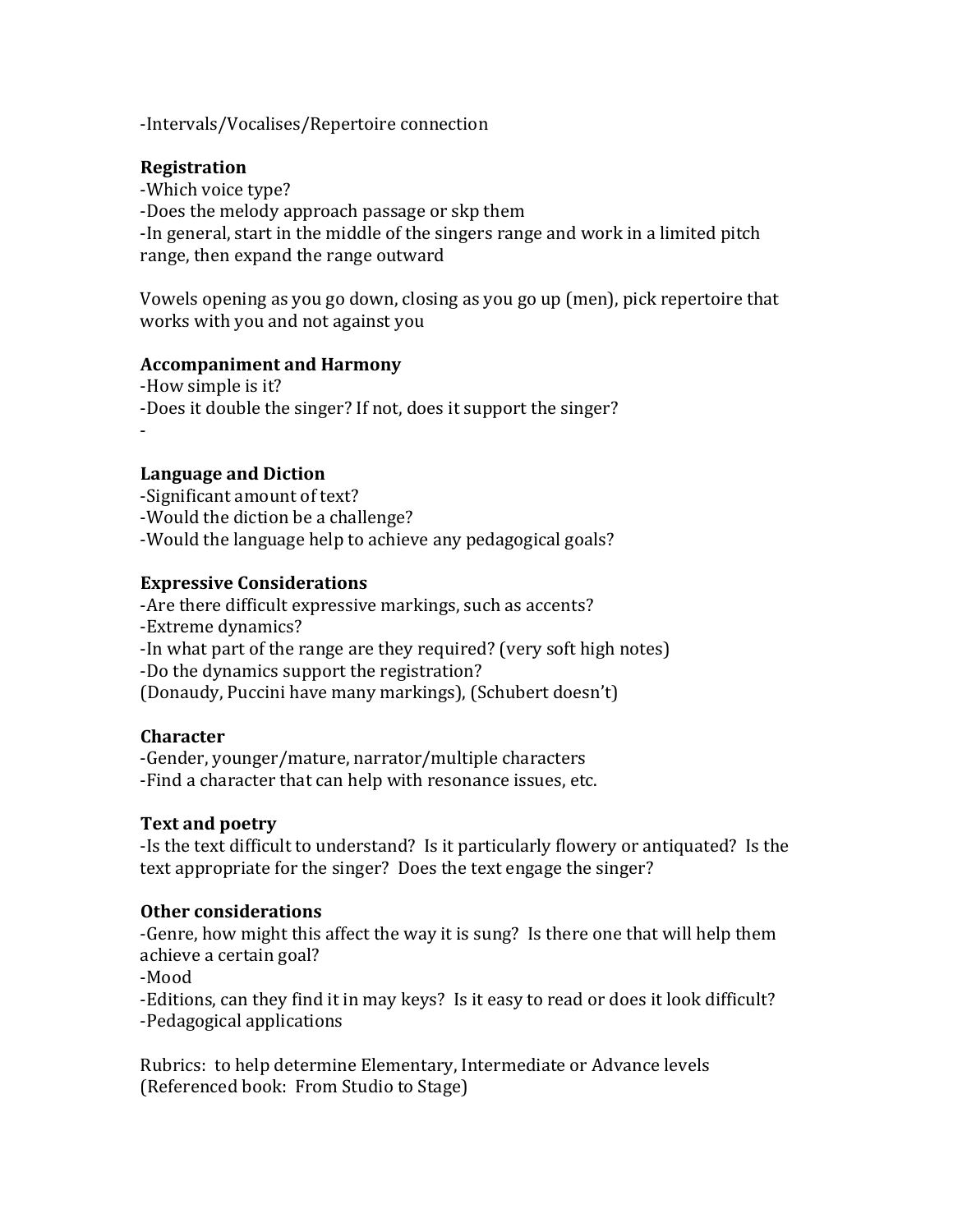## **Choosing Repertoire for a Pedagogical Goal**

-What do you want to achieve with this piece? (Breath, etc.) He finds it helpful if multiple songs deal with  $1$  or  $2$  technical goals at a time. If you choose your rep wisely, you will be able to refine your teaching skills/pedagogical goals.

## **Songs for Improving Registration**

-Limited range, melodies that skip over passaggi, chances to reset the breath regularly, descending stepwise lines(brining head resonance down and less fatiguing), which vowes are most common and where do they fall in the singers range? Dotted rhythms and staccato encourage lightening of the voice, a piece that requires a more speech like approach in the lower range could be helpful for allowing the chest voice to help the middle range -Examples: Caro mio ben

## **Songs for Improving breath/support**

-phrases where it is easy to add breaths and then take them out gradually, structure where the phrase lengths build, pieces with enough time for the singer to reset the breath in between phrases, triplet rhythms to help move the breath (e.g. caro mio ben)

## **Improving Phonation/Resonsance**

-held notes, good vowel sequencing, opportunities for singer onsets. Use languae as a tool to encourage resonsance you want

## **Improving Articulation**

-lots of text or a piece that allows the student to enjoy.explore the way the language works, consider how certain consoants help the voice (k raises the soft palate and g lowers the larynx)

## **Songs for Encouraging Expression**

Songs that are Melodically/Harmonically Accessible

# The "Hook" Song

-any song that will get the student interested in what you are trying to teach them,a song that sounds harder than it actually is, etc. -more examples listed

"Dedication" – (song example) -What is good about the song? -What is negative about the song?

"Apres un Reve", the first phrase is problematic, no melodic support, rhythm, breath that is added at the end

"In My Own little corner", how does it teach registration?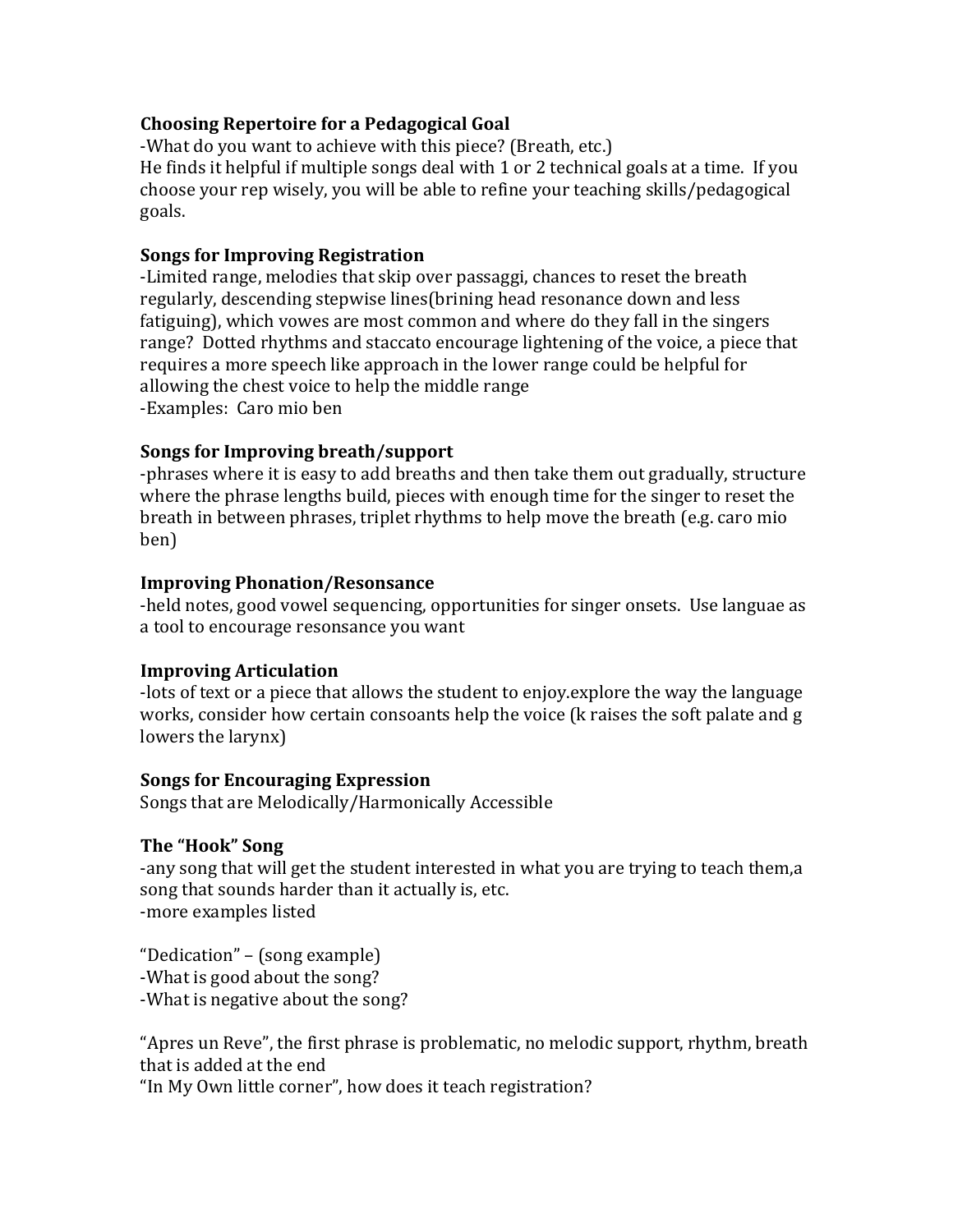-Musical theatre songs can help the young singer learn to mix more chest and middle range, sometimes they are preferable to traditional repertoire

Transitioning Singer Alto to sop, baritone to tenor Re blanace the middle range/passaggi, bring head voice down, dispel fear of high notes, encourage lighter tone, address confidence issues

B to t Transition to brighter color and similar list to above

The Young Bass Voice -young basses want to make their sound darker than necessary

The Older Singer

Composers to consider/Take a look at-Ben Moore, Ricky Ian Gordon, William Finn, Maury Yeston, Jake Heggie, Richard Hundley, Lori Laitman, Libby Larsen, lee Hoiby

# **Sequencing Songs**

-Choose two or three songs at once that bild toward your goal. Assign the first piece, then assign the next piece when the student has mastered the first one. This will allow the student to build skill sets as he/she goes along and will foster confidence (which is integral to learning). The songs could be related by key, subject matter/poetry, common melodic, rhythmic, or metrical patterns, etc.

-Lower largynx, look for rep with ah's or oo,  $g's$ -to stay open: boldness/presence, excitement -songs for onsets/offsets -vowels and their sequencing to balance resonance -language: French (nasals), if the larynx is high don't give nasal language -teach the balance of resonance using the Italian vowels and transfer that into English

-identify the problem and why it happens (maybe it's rooted in their own speaking or desire to listen to themselves, etc). Look for contrast of what they tend to do. If back of tongue is stuck, we have to pick an active articulation song

-Issues:

-Shaking head as "vibrato"

-Close vowels, laryngeal position low, what is going to help keep the larynx low, con amores la madre.

-nasality in the young male voice (confusing resonance/nasality), soft palate up, larynx down repertoire